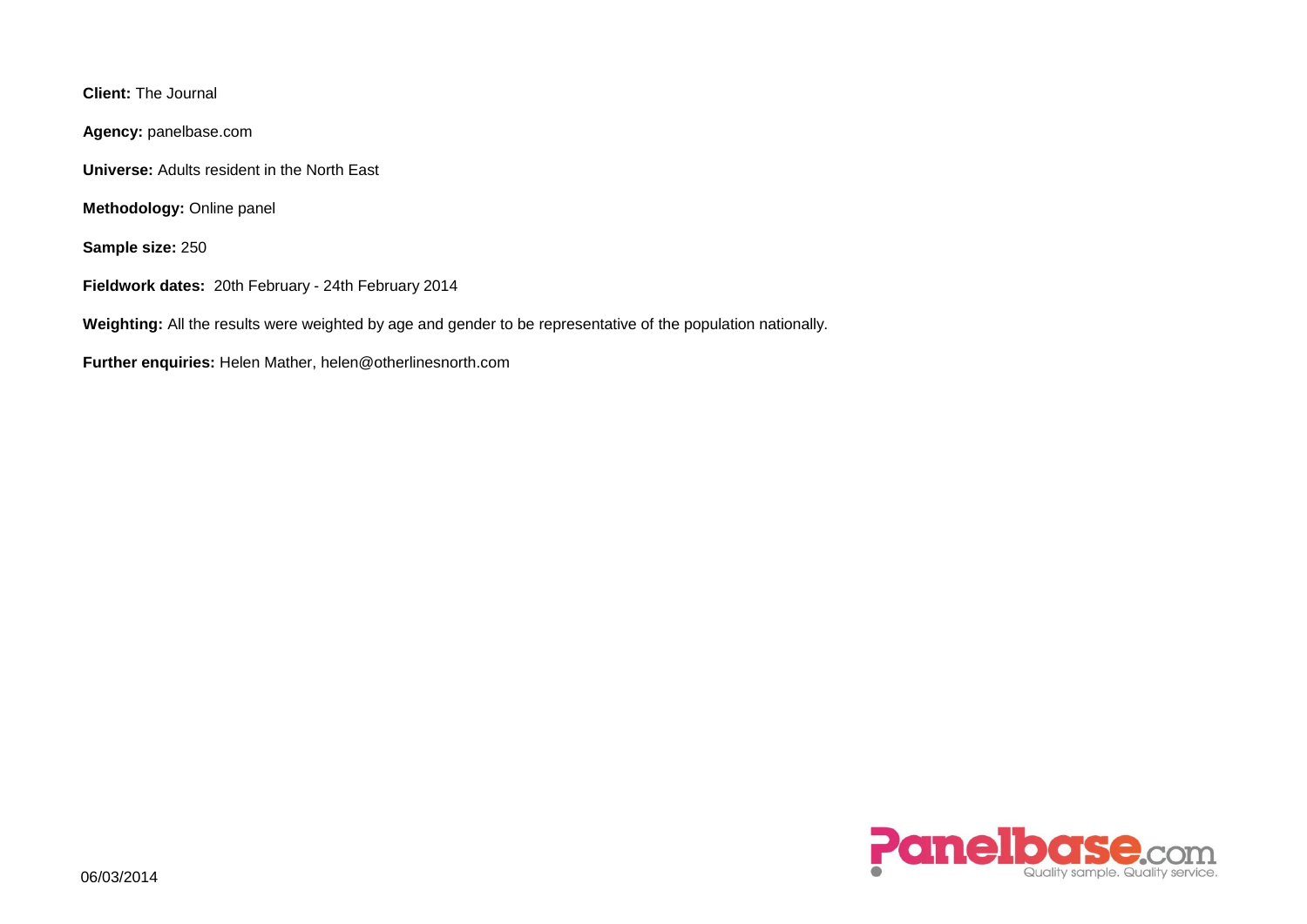The Journal Mini Poll Data





| 25th February                                                    |                  | <b>Total</b>        | Gender             |                  |                      |                    |                     |                      |                    |  |  |  |  |  |
|------------------------------------------------------------------|------------------|---------------------|--------------------|------------------|----------------------|--------------------|---------------------|----------------------|--------------------|--|--|--|--|--|
|                                                                  |                  |                     |                    |                  | <b>Female</b>        |                    | Male                |                      |                    |  |  |  |  |  |
|                                                                  |                  | Counts              | Percentage<br>Down | Counts           | Percentage<br>Across | Percentage<br>Down | Counts              | Percentage<br>Across | Percentage<br>Down |  |  |  |  |  |
| Do you think the BBC                                             | Base: North East | 250:                |                    | 125 <sup>3</sup> | 50%                  |                    | 125 <sup>2</sup>    | 50%                  |                    |  |  |  |  |  |
| provides good value for the<br>TV licence fee? (NE)              | <b>Yes</b>       | 91 <sup>°</sup>     | 36%                | 45 <sup>3</sup>  | 49%                  | 36%:               | 47:                 | 51%                  | 37%                |  |  |  |  |  |
|                                                                  | No               | 138                 | 55%                | 65:              | 47%                  | 52%                | 73:                 | 53%                  | 58%                |  |  |  |  |  |
|                                                                  | I don't know     | 21 <sup>3</sup>     | 8%                 | 15 <sup>2</sup>  | 72%                  | 12%                | 6.                  | 28%                  | 5%                 |  |  |  |  |  |
|                                                                  |                  |                     |                    |                  |                      |                    |                     |                      |                    |  |  |  |  |  |
| Should the TV licence fee be                                     | Base: North East | 250                 |                    | 125 <sub>1</sub> | 50%                  |                    | 125                 | 50%                  |                    |  |  |  |  |  |
| scrapped? (NE)                                                   | Yes              | 164:                | 66%                | 85 <sup>3</sup>  | 52%                  | 68%                | 79                  | 48%                  | 63%                |  |  |  |  |  |
|                                                                  | N٥               | 68:                 | 27%                | 31 <sup>3</sup>  | 46%                  | 25%.               | 37 <sup>2</sup>     | 54%                  | 29%                |  |  |  |  |  |
|                                                                  | I don't know     | 18 <sub>i</sub>     | 7%                 |                  | 50%:                 | $7\%$              |                     | $50\%$               | 7%                 |  |  |  |  |  |
| Do you think the BBC                                             | Base: North East | $250^{\frac{1}{2}}$ |                    | 125:             | 50%                  |                    | 125:                | 50%                  |                    |  |  |  |  |  |
| provides enough high<br>quality regional TV<br>programming? (NE) | Yes              | 83                  | 33%                | 42 <sup>5</sup>  | 50%                  | 33%                | 41 <sup>3</sup>     | 50%                  | 33%                |  |  |  |  |  |
|                                                                  |                  | 139                 | 56%                | 65 <sup>3</sup>  | 47%                  | 52%                | 74:                 | 53%                  | 59%                |  |  |  |  |  |
|                                                                  | I don't know     | $28^{\frac{1}{2}}$  | 11%                | 18 <sup>1</sup>  | $64\%$               | 15%                | <br>10 <sub>1</sub> | 36%                  | 8%                 |  |  |  |  |  |
|                                                                  |                  |                     |                    |                  |                      |                    |                     |                      |                    |  |  |  |  |  |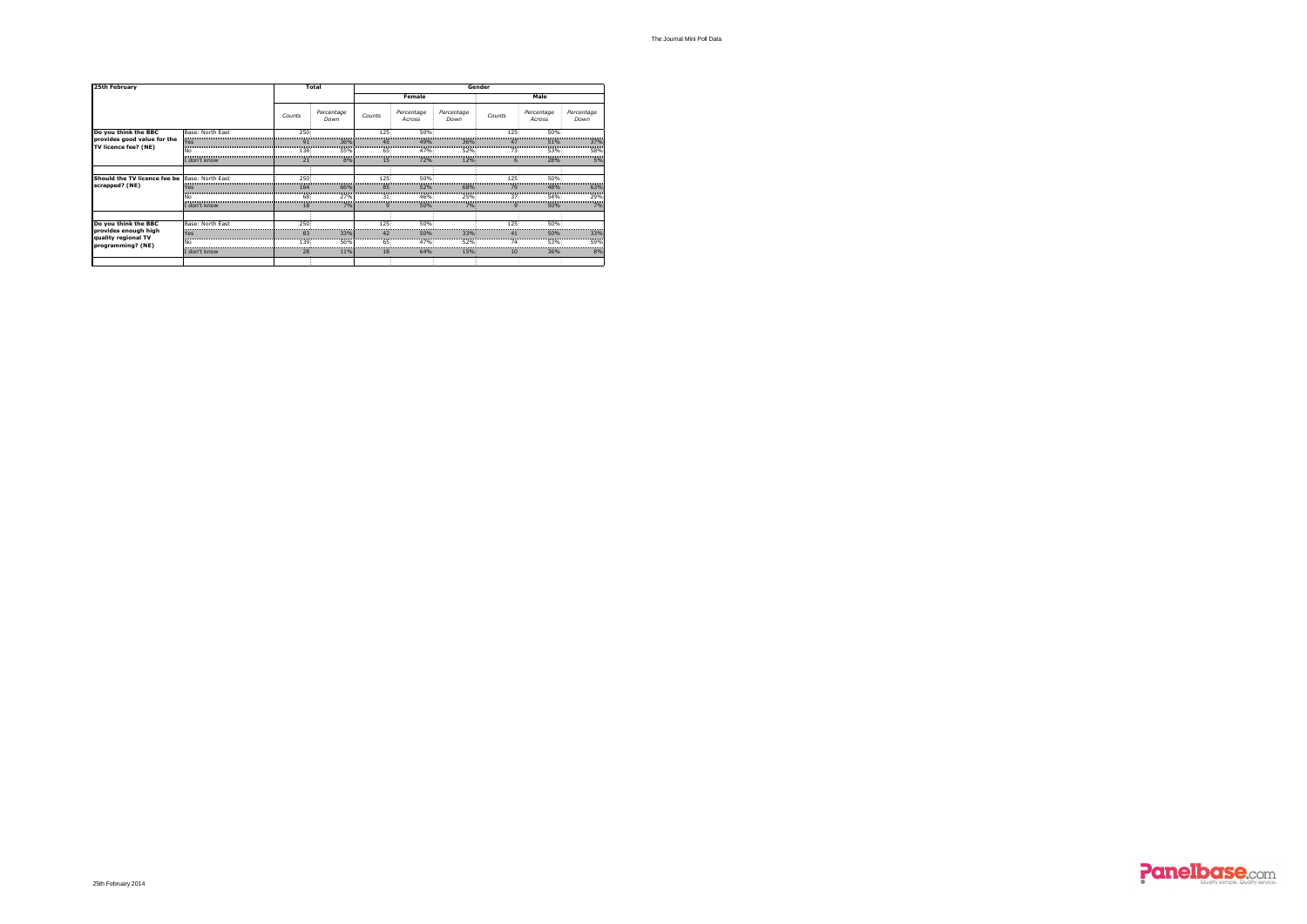

| 25th February                                                    |                  | <b>Total</b>               |                    |                 |                      |                    |                 |                      |                    |                             |                      |                    | Age          |                      |                    |        |                        |                    |                             |                      |                    |
|------------------------------------------------------------------|------------------|----------------------------|--------------------|-----------------|----------------------|--------------------|-----------------|----------------------|--------------------|-----------------------------|----------------------|--------------------|--------------|----------------------|--------------------|--------|------------------------|--------------------|-----------------------------|----------------------|--------------------|
|                                                                  |                  |                            |                    |                 | $16 - 24$            |                    |                 | 25-34                |                    |                             | 35-44                |                    |              | 45-54                |                    | 55-64  |                        |                    |                             | $65+$                |                    |
|                                                                  |                  | Counts                     | Percentage<br>Down | Counts          | Percentage<br>Across | Percentage<br>Down | Counts          | Percentage<br>Across | Percentage<br>Down | Counts                      | Percentage<br>Across | Percentage<br>Down | Counts       | Percentage<br>Across | Percentage<br>Down | Counts | Percentage<br>Across   | Percentage<br>Down | Counts                      | Percentage<br>Across | Percentage<br>Down |
| Do you think the BBC                                             | Base: North East | 250                        |                    | 37.             | 15%                  |                    | $\Lambda$       | 16%                  |                    | 45∶                         | 18%                  |                    | -40:         | 16%                  |                    |        | 15%                    |                    | 50 <sup>3</sup>             | 20%                  |                    |
| provides good value for the<br>TV licence fee? (NE)              | lYes             | <u>.</u><br>91             | 36%                | 11 <sup>3</sup> | .<br>12%             | 28%                | <u>.</u><br>17  | 18%                  | 41%                | <u>.</u><br>16 <sub>1</sub> | <u>.</u><br>17%      | 35%                | 16           | -------<br>17%       | 39%                |        | 15%                    | 37%                | <u>.</u><br>19 <sub>1</sub> | .<br>21%             | $\frac{1}{38\%}$   |
|                                                                  |                  | 138                        | 55%                | 15 <sub>1</sub> | 11%                  | 40%                | 21 <sub>2</sub> | 16%                  | 54%                | 28 <sup>3</sup>             | 20%                  | 62%                | 22:          | 16%                  | 54%                |        | 23<br>17%              | 61%                | 29                          | 21%                  | 58%                |
|                                                                  | I don't know     | <br>21                     | <br>8%             | 12 <sup>3</sup> | <br>57%              | <br>32%            |                 | .<br>9%              | <br>5%             |                             | <br>$8\%$            | .<br>4%            |              | <br>13%              | .<br>$7\%$         |        | 5%                     | <br>3%             |                             | <u></u><br>9%        | .<br>4%            |
|                                                                  |                  |                            |                    |                 |                      |                    |                 |                      |                    |                             |                      |                    |              |                      |                    |        |                        |                    |                             |                      |                    |
| Should the TV licence fee be   Base: North East                  |                  | 250<br><u>.</u>            |                    | 37.             | 15%                  |                    | 40 <sup>:</sup> | 16%                  |                    | 45.<br>.                    | 18%<br>              |                    | $40^{\circ}$ | 16%                  |                    |        | 15%<br>37 <sup>3</sup> |                    | 50<br>                      | 20%                  | <u></u>            |
| scrapped? (NE)                                                   | r es             | 164                        | 66%                | 26:             | 16%                  | 70%                | 25              | 15%                  | 63%                | 28                          | 17%                  | 63%                | 28           | 17%                  | 70%                |        | 15%<br>25.             | 66%                | 32 <sub>1</sub>             | 19%                  | 64%                |
|                                                                  |                  | 68<br><u>.</u>             | 27%<br>.           |                 | 8%<br>.              | 15%                |                 | 20%<br><u></u> .     | 33%.<br><u>.</u>   | 14 <sup>1</sup>             | 21%<br>.             | 31%.<br><u>.</u> . | 10           | 14%<br>              | 24%                |        | 16%<br>                | 28%<br>            | 14 <sup>1</sup>             | 21%<br>              | 29%<br><u>.</u>    |
|                                                                  | I don't know     | 18 <sup>5</sup>            | 7%                 |                 | 31%                  | <b>15%</b>         |                 | $8\%$                | $4\%$              |                             | 15%                  | 6%                 |              | 14%                  | $6\%$              |        | 12%                    | $6\%$              |                             | 20%                  | 7%                 |
| Do you think the BBC                                             | Base: North East | 250 <sub>5</sub>           |                    | 38 <sub>1</sub> | 15%                  |                    | 40.             | 16%                  |                    | 45.                         | 18%                  |                    | 40.          | 16%                  |                    |        | 15%<br>38              |                    | 50                          | 20%                  |                    |
| provides enough high<br>quality regional TV<br>programming? (NE) | Yes              | 83                         | 33%                | 13 <sub>1</sub> | 15%                  | 34%                | 13              | 15%                  | 31%                | 16 <sup>3</sup>             | 19%                  | 35%                | 12           | 15%                  | 31%                |        | 17%<br>14              | 38%                | 15 <sub>1</sub>             | 18%                  | 30%                |
|                                                                  |                  | 139                        | 56%                |                 | 12%                  | 45%                |                 | 14%                  | 50%                | 26:                         | 19%                  | 57%                | 24           | 17%                  | 59%                |        | 15%                    | 56%                | 32                          | 23%                  | 64%                |
|                                                                  | I don't know     | <u></u><br>28 <sup>5</sup> | 11%                |                 | <u>.</u><br>28%      | 21%                |                 | 26%                  | <br>18%            |                             | <u></u><br>11%       | <u>.</u><br>7%     |              | <u></u><br>15%       | 10%                |        | 9%                     | 6%                 |                             | 11%                  | <u>.</u><br>6%     |
|                                                                  |                  |                            |                    |                 |                      |                    |                 |                      |                    |                             |                      |                    |              |                      |                    |        |                        |                    |                             |                      |                    |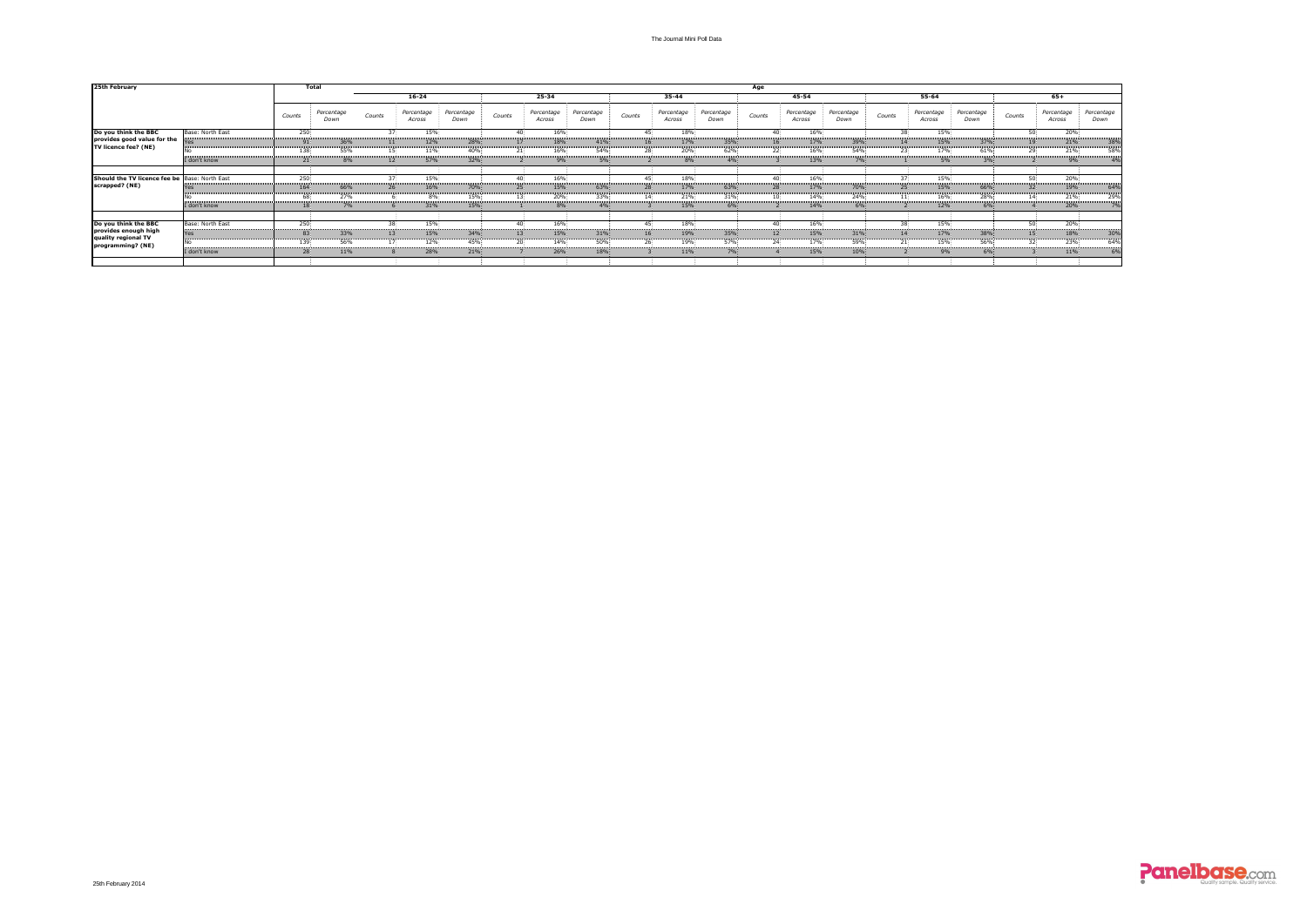**Client:** The Journal

**Agency:** panelbase.com

**Universe:** Adults resident in the UK (excl North East)

**Methodology:** Online panel

**Sample size:** 1000

**Fieldwork dates:** 20th February - 24th February 2014

**Weighting:** All the results were weighted by age and gender to be representative of the population nationally.

**Further enquiries:** Helen Mather, helen@otherlinesnorth.com

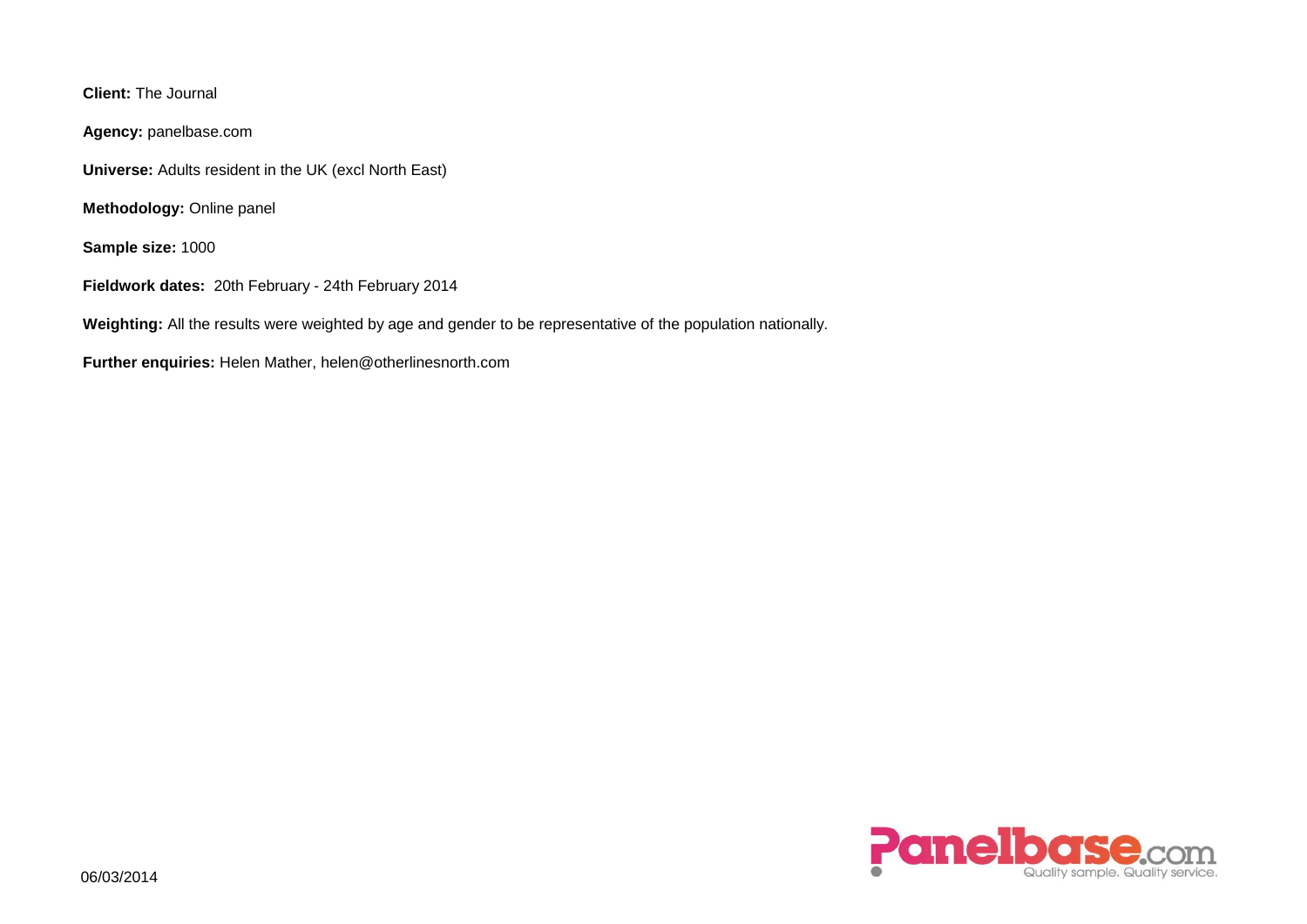





| 25th February                                                        |              | <b>Total</b>                      | Gender             |                 |                      |                    |                 |                      |                    |  |  |  |  |  |
|----------------------------------------------------------------------|--------------|-----------------------------------|--------------------|-----------------|----------------------|--------------------|-----------------|----------------------|--------------------|--|--|--|--|--|
|                                                                      |              |                                   |                    |                 | Female               |                    | <b>Male</b>     |                      |                    |  |  |  |  |  |
|                                                                      |              | Counts                            | Percentage<br>Down | Counts          | Percentage<br>Across | Percentage<br>Down | Counts          | Percentage<br>Across | Percentage<br>Down |  |  |  |  |  |
|                                                                      |              |                                   |                    |                 |                      |                    |                 |                      |                    |  |  |  |  |  |
| Do you think the BBC                                                 | Base: UK     | 1000                              |                    | 500             | 50%                  |                    | 500             | 50%                  |                    |  |  |  |  |  |
| provides good value for the<br>TV licence fee? (UK)                  | Yes          | 441                               | 44%                | 197             | 45%<br>52%           | 39%                | 244<br>230      | 55%<br>48%           | 49%                |  |  |  |  |  |
|                                                                      | No           | 477                               | 48%                | 247             |                      | 49%                |                 |                      | 46%                |  |  |  |  |  |
|                                                                      | I don't know | ---------------<br>--------<br>82 | 8%                 | 55 <sub>3</sub> | 67%                  | $11\%$             | 27 <sup>5</sup> | 33%                  | 5%                 |  |  |  |  |  |
|                                                                      |              |                                   |                    |                 |                      |                    |                 |                      |                    |  |  |  |  |  |
| Should the TV licence fee be                                         | Base: UK     | 1000                              |                    | 500             | 50%                  |                    | 500             | 50%                  |                    |  |  |  |  |  |
| scrapped? (UK)                                                       | <b>Yes</b>   | 640                               | 64%                | 337             | 53%                  | 67%                | 303             | 47%                  | 61%                |  |  |  |  |  |
|                                                                      |              | 284.                              | 28%                | 111             | 39%                  | 22%                | 173             | 61%                  | 35%                |  |  |  |  |  |
|                                                                      | I don't know | 76 <sup>3</sup>                   | 8%                 | 52 <sup>3</sup> | 69%                  | 10%                | 24 <sup>°</sup> | 31%                  | 5%                 |  |  |  |  |  |
|                                                                      |              |                                   |                    |                 |                      |                    |                 |                      |                    |  |  |  |  |  |
| Do you think the BBC                                                 | Base: UK     | 1000<br>                          |                    | 500             | 50%                  |                    | $500^{\circ}$   | 50%                  |                    |  |  |  |  |  |
| provides enough high quality Yes<br>regional TV programming?<br>(UK) |              | 391                               | 39%                | 197             | 50%                  | 39%                | 194             | 50%                  | 39%                |  |  |  |  |  |
|                                                                      | <b>No</b>    | 476                               | 48%                | 232             | 49%                  | 46%                | 245             | 51%                  | 49%                |  |  |  |  |  |
|                                                                      | I don't know | 133                               | 13%                | 72.             | 54%                  | 14%                | 61 <sup>3</sup> | 46%                  | 12%                |  |  |  |  |  |
|                                                                      |              |                                   |                    |                 |                      |                    |                 |                      |                    |  |  |  |  |  |